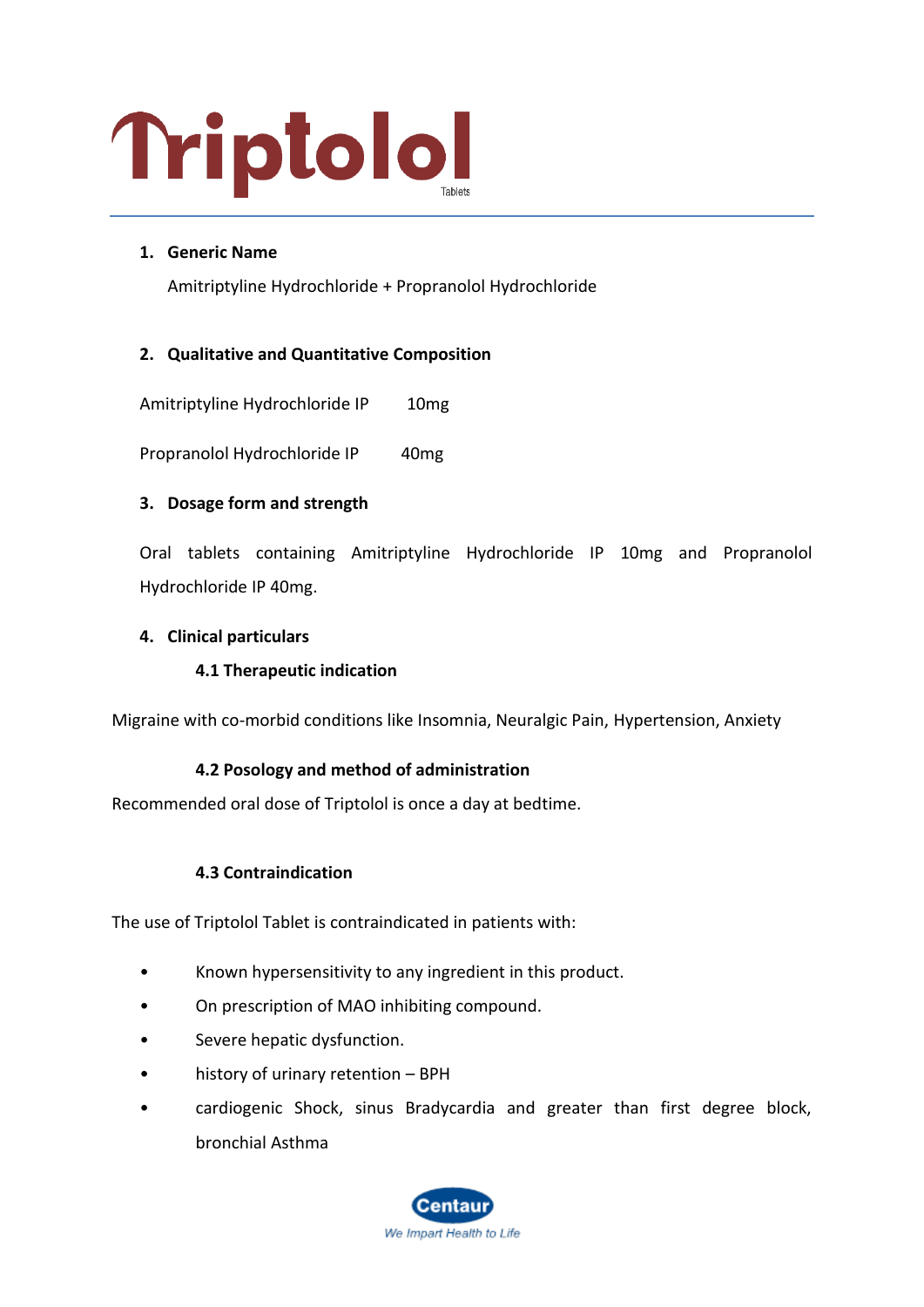# **4.4 Special warnings and precautions for use**

• Clinical Worsening and Suicide Risk

All patients being treated with antidepressants for any indication should be monitored appropriately and observed closely for clinical worsening, suicidality, and unusual changes in behavior, especially during the initial few months of a course of drug therapy, or at times of dose changes, either increases or decreases.

- Triptolol Tablet should be used with caution in patients with renal or hepatic dysfunction and cardiovascular problems.
- Caution is advised in untreated angle-closure glaucoma, phaeochromocytoma, and hyperthyroidism.
- Avoid consuming alcohol when taking the Triptolol as it may cause excessive drowsiness.

# **4.5 Drug interactions**

• Amitriptyline

Most common (but not the only) medications used that have the potential for major drug interactions when combined with amitriptyline are duloxetine, citalopram, fluoxetine, topiramate, tramadol, sertraline, cyclobenzaprine and trazodone

Most common (but not the only) medications used that have the potential for moderate drug interactions when combined with amitriptyline are pregabalin, levothyroxine, alprazolam.

Medications that may interact with amitriptyline are:

- $\triangleright$  drugs taken for an irregular heartbeat, as well as other heart medications
- $\triangleright$  disulfiram, a medication used to help people with alcoholism avoid from drinking
- $\triangleright$  atropine, phenobarbital, and similar drugs
- $\triangleright$  blood thinners, such as Warfarin
- ➢ bromocriptine

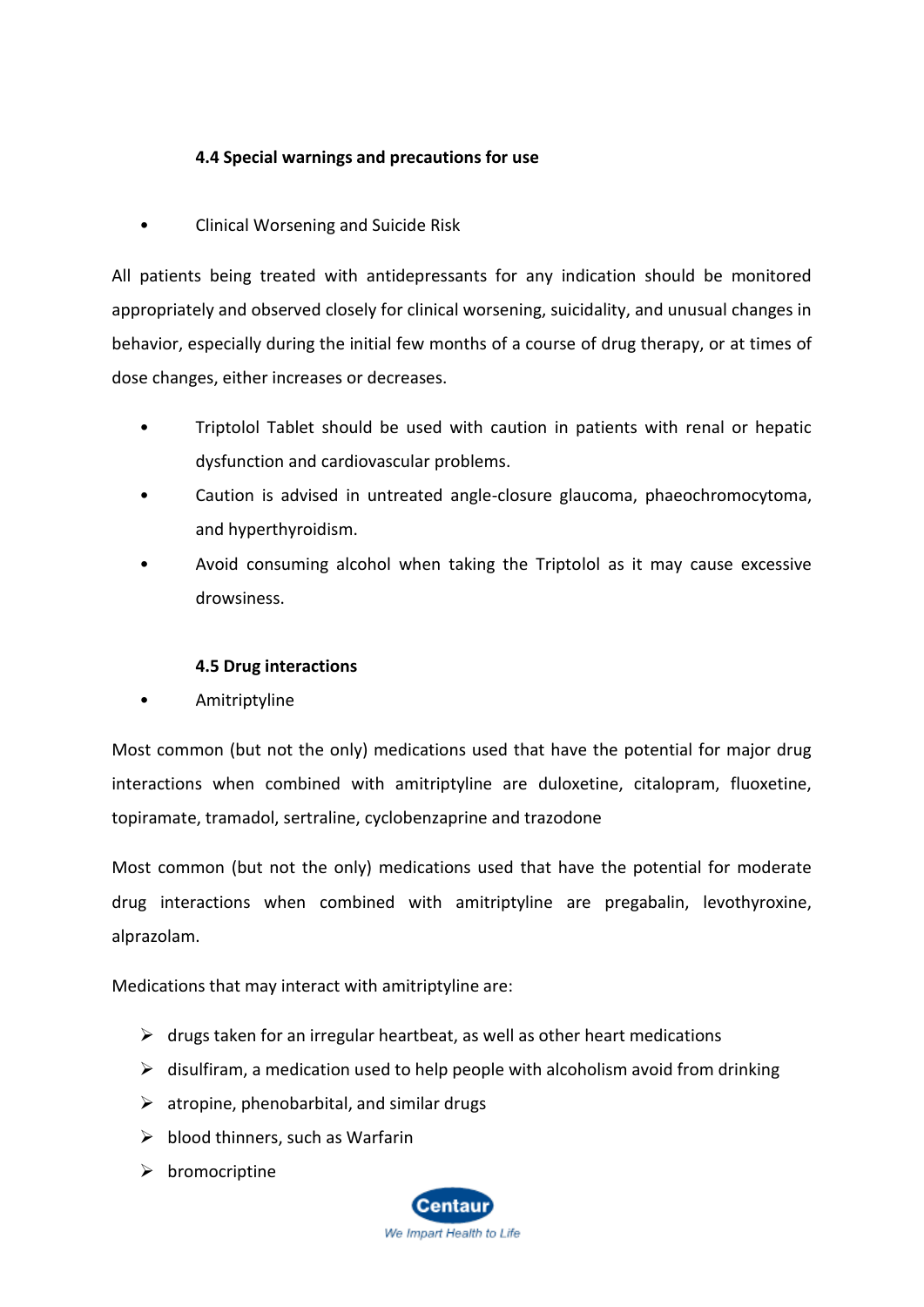- $\triangleright$  cimetidine, a heartburn/ulcer medication, as well as metoclopramide
- $\triangleright$  high blood pressure clonidine, as well as labetalol
- $\triangleright$  delavirdine, as well as other drugs used to treat HIV infection
- $\triangleright$  diphenoxylate, a diarrhea medication
- $\triangleright$  the chemotherapy drugs imatinib and procarbazine
- $\triangleright$  Parkinson's medications, such as levodopa
- ➢ Alzheimer's medications, such as donepezil, galantamine, and tacrine
- $\triangleright$  epilepsy and seizure medication
- $\triangleright$  some antibiotics
- $\triangleright$  thyroid hormones, such as levothyroxine
- ➢ SSRI medications
- Propranolol

Antiarrhythmics: Propafenone has negative inotropic and beta-blocking properties that can be additive to those of propranolol.

Quinidine increases the concentration of propranolol and produces greater degrees of clinical beta-blockade and may cause postural hypotension.

Amiodarone is an antiarrhythmic agent with negative chronotropic properties that may be additive to those seen with β-blockers such as propranolol.

Digitalis Glycosides: Both digitalis glycosides and beta-blockers slow atrioventricular conduction and decrease heart rate. Concomitant use can increase the risk of bradycardia.

Calcium Channel Blockers Caution should be exercised when patients receiving a beta blocker are administered a calciumchannel-blocking drug with negative inotropic and/or chronotropic effects. Both agents may depress myocardial contractility or atrioventricular conduction.

# **4.6 Use in special population**

- Paediatric: Not safe in children.
- Geriatric: Adults over the age of 65 may be at greater risk for the side-effects.
- Liver impairment: Use with caution.
- Renal failure: Use with caution.

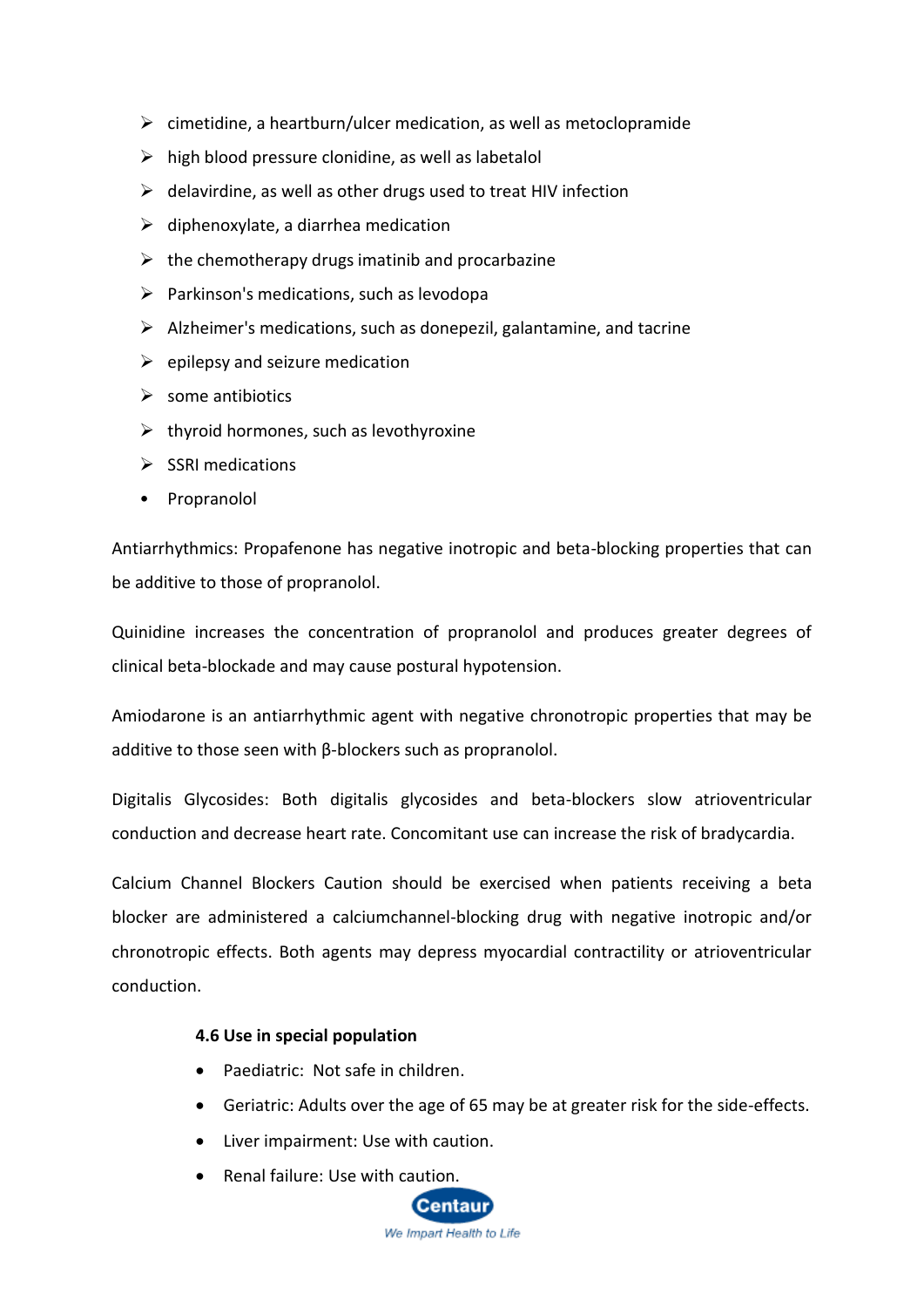• Pregnancy and lactation: US FDA pregnancy category C: Animal reproduction studies have shown an adverse effect on the fetus and there are no adequate and well-controlled studies in humans, but potential benefits may warrant use of the drug in pregnant women despite potential risks.

## **4.7 Effects on ability to drive and use machine**

Patients should be cautioned against engaging in activities requiring complete mental alertness, and motor coordination such as operating machinery until their response to Triptolol is known.

### **4.8 Undesirable effects**

Amitriptyline: Thrombocytopenia, Leukopenia, Tachycardia, Cardiac arrest, Palpitations, Cardio-respiratory arrest, Tinnitus, Vertigo, Vision blurred, Visual impairment, Mydriasis, Dry mouth, Constipation, Nausea, Vomiting, Diarrhoea, Hepatic function abnormal, Drug hypersensitivity, Weight increased, Electrocardiogram QT prolonged, Decreased appetite, Hyponatraemia, Arthralgia, Pain in extremity, Somnolence, Dizziness, Completed suicide, Confusional state

Weight Gain, Dry mouth, blurred vision, increased intraocular pressure, constipation, Sedation and Drowsiness, Hypotension, syncope, tachycardia, palpitations, myocardial infarction, and arrhythmias

#### **4.9 Overdose**

There is limited experience of overdose with Triptolol Tablets. Initiate general symptomatic and supportive measures in all cases of overdosages where necessary.

# **5. Pharmacological properties**

# **5.1 Mechanism of action**

Amitriptyline inhibits the membrane pump mechanism responsible for uptake of serotonin in serotonergic neurons. Increased Serotonin levels decreases electrical activity in the brain. This effect is the mechanism known to be involved in the migraine prophylaxis.

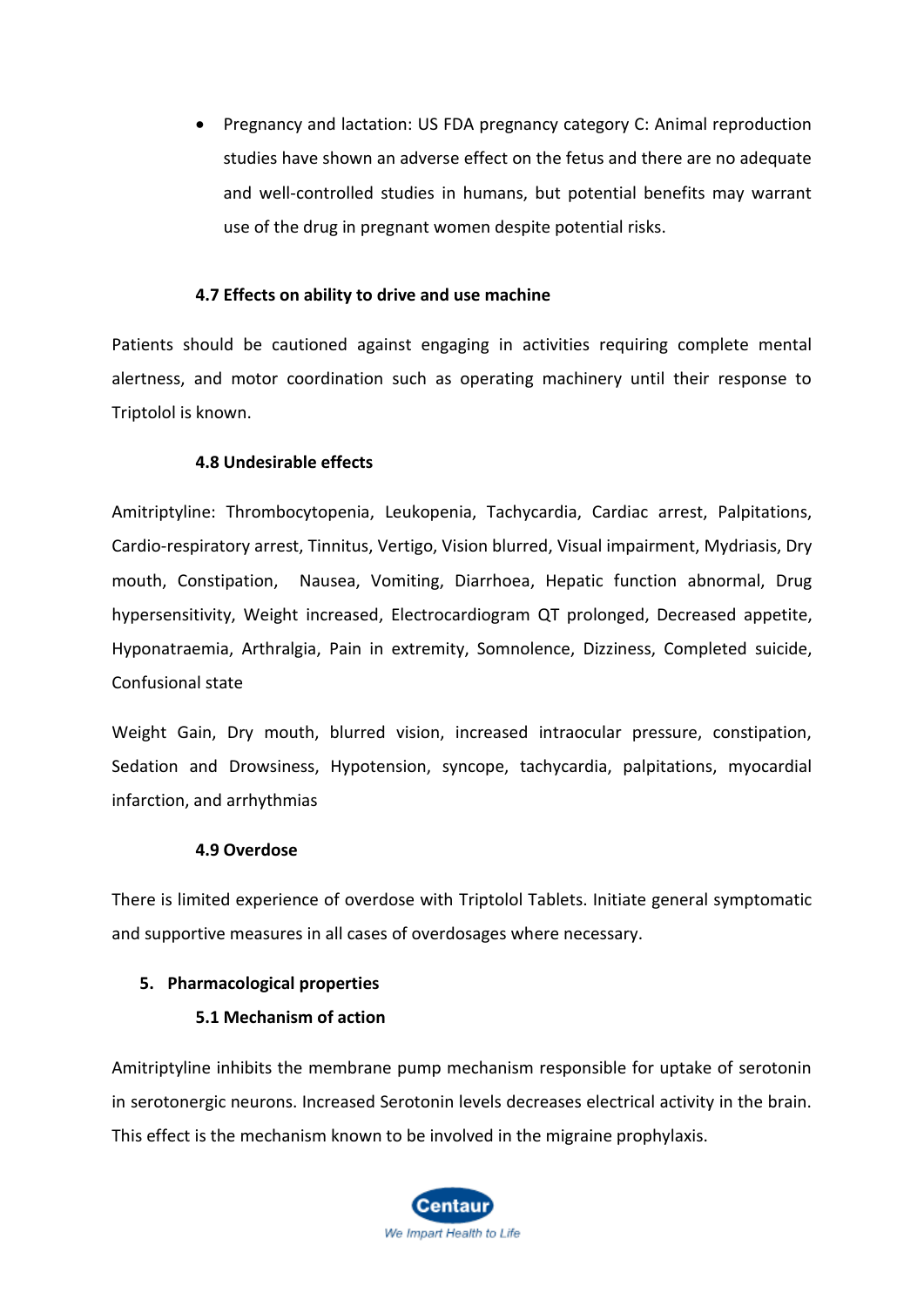Propranolol competes with sympathomimetic neurotransmitters such as catecholamines for binding at beta(1)-adrenergic receptors and vasodilator responses to beta-adrenergic stimulation are decreased proportionately. Membrane Stabilizing Action on cranial blood vessel contributes to migraine treatment.

The combination of Amitriptyline and propranolol in Triptolol Tablets helps to relieve migraine.

#### **5.2 Pharmacodynamic properties**

Amitriptyline, a tertiary amine tricyclic antidepressant, is structurally related to both the skeletal muscle relaxant cyclobenzaprine and the thioxanthene antipsychotics such as thiothixene. It is extremely sedating, and thus improvement of sleep patterns can be the first benefit of treatment. Amitriptyline exhibits strong anticholinergic activity, cardiovascular effects including orthostatic hypotension, changes in heart rhythm and conduction, and a lowering of the seizure threshold. As with other antidepressants, several weeks of therapy may be required in order to realize the full clinical benefit of amitriptyline. Although not a labelled indication, amitriptyline is widely used in the management of chronic non-malignant pain

Propranolol, the prototype of the beta-adrenergic receptor antagonists, is a competitive, nonselective beta-blocker similar to nadolol without intrinsic sympathomimetic activity. Propanolol is a racemic compound; the l-isomer is responsible for adrenergic blocking activity.

#### **5.3 Pharmacokinetic properties**

Amitriptyline is readily absorbed from the gastrointestinal tract, peak plasma concentrations occurring within about 6 hours after oral doses. Amitriptyline undergoes extensive first-pass metabolism and is demethylated in the liver by the cytochrome P450 isoenzymes CYP3A4, CYP2C9, and CYP2D6 to its primary active metabolite, nortriptyline. Other paths of metabolism of amitriptyline include hydroxylation (possibly to active metabolites) by CYP2D6 and N-oxidation; nortriptyline follows similar paths. Amitriptyline is excreted in the urine, mainly in the form of its metabolites, either free or in conjugated form. Amitriptyline and nortriptyline are widely distributed throughout the body and are extensively bound to

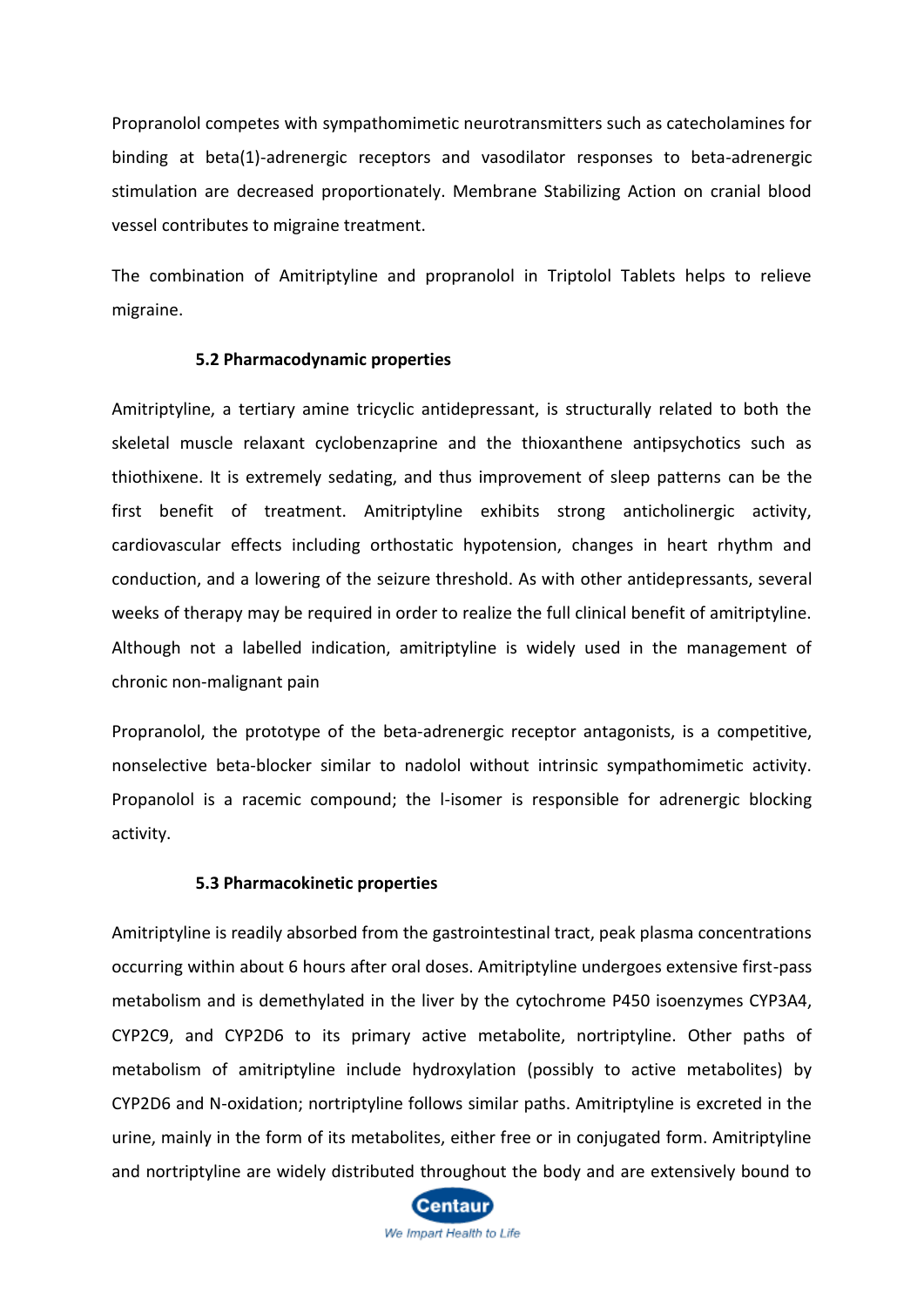plasma and tissue protein. Amitriptyline has been estimated to have an elimination half-life ranging from about 9 to 25 hours.

Propranolol is almost completely absorbed from the gastrointestinal tract, but is subject to considerable hepatic-tissue binding and first-pass metabolism. Peak plasma concentrations occur about 1 to 2 hours after an oral dose. Plasma concentrations vary greatly between individuals. Propranolol has high lipid solubility. It crosses the blood-brain barrier and the placenta, and is distributed into breast milk. Propranolol is about 90% bound to plasma proteins. It is metabolised in the liver and at least one of its metabolites (4 hydroxypropranolol) is considered to be active, but the contribution of metabolites to its overall activity is uncertain. The metabolites and small amounts of unchanged drug are excreted in the urine. The plasma half-life of propranolol is about 3 to 6 hours.

#### **6. Nonclinical properties**

#### **6.1 Animal Toxicology or Pharmacology**

Not required.

#### **7. Description**

#### • **Amitriptyline Hydrochloride**

Amitriptyline Hydrochloride is the hydrochloride salt of the tricyclic dibenzocycloheptadiene amitriptyline with antidepressant and antinociceptive activities. It is an organic tricyclic compound. Amitriptyline inhibits the re-uptake of norepinephrine and serotonin by the presynaptic neuronal membrane in the central nervous system (CNS), thereby increasing the synaptic concentration of norepinephrine and serotonin. Due to constant stimulation to these receptors, amitriptyline may produce a downregulation of adrenergic and serotonin receptors, which may contribute to the antidepressant activity. In the CNS the antinociceptive activity of this agent may involve high affinity binding to and inhibition of N-methyl-D-aspartate (NMDA) receptors and/or the enhancement of the action of serotonin at the spinal terminals of an opioidmediated intrinsic analgesia system**.**

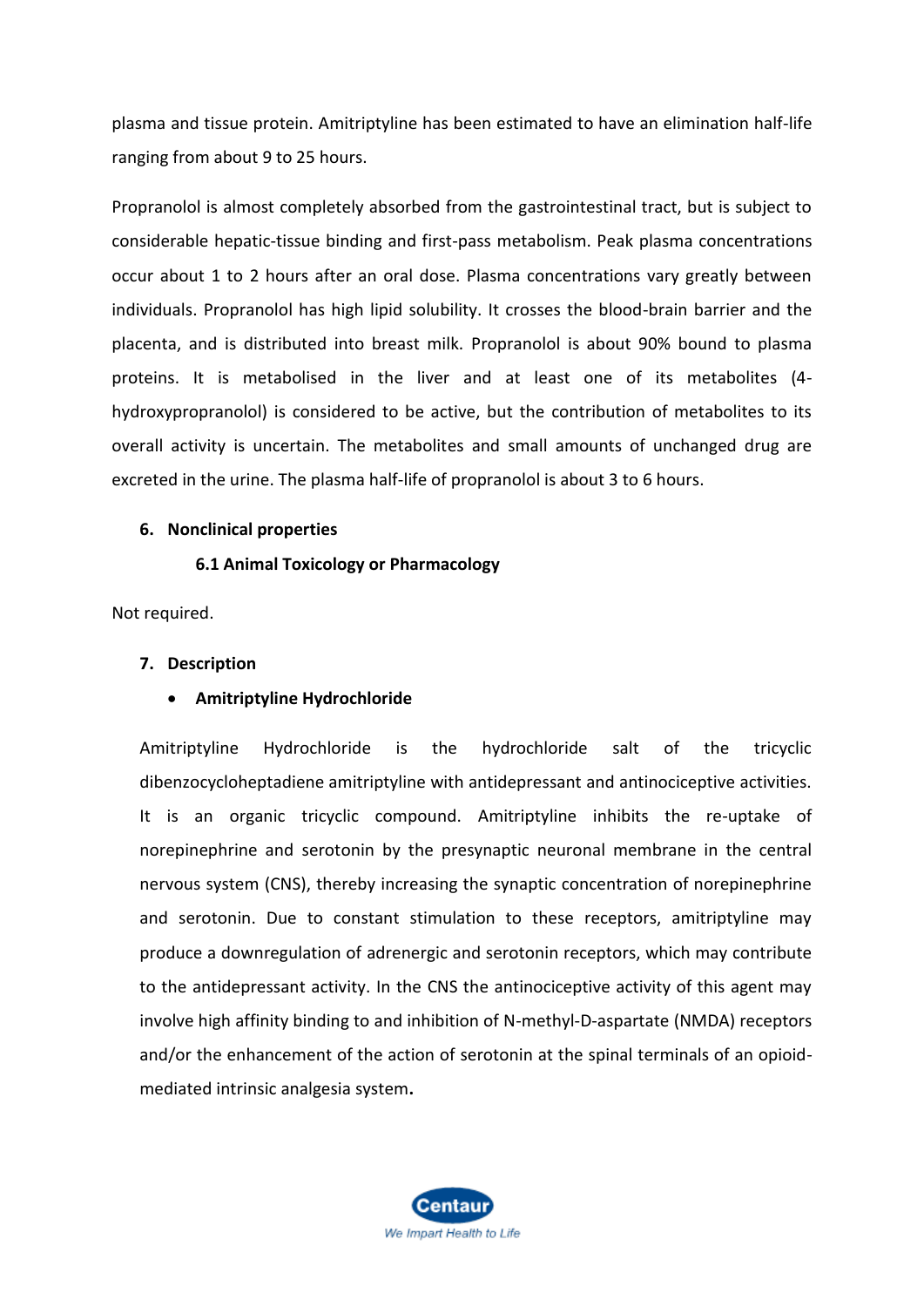

# • **Propranolol Hydrochloride**

Propranolol Hydrochloride is the hydrochloride form of propranolol, a synthetic betaadrenergic receptor blocker with antianginal, antiarrhythmic, and antihypertensive properties. Propranolol competitively antagonizes beta-adrenergic receptors, thereby inhibiting beta-adrenergic reactions, such as vasodilation, and negative chronotropic and inotropic effects.



# **8. Pharmaceutical particulars**

# **8.1 Incompatibilities**

There are no known incompatibilities.

**8.2 Shelf-life**

24 months.

# **8.3 Packaging information**

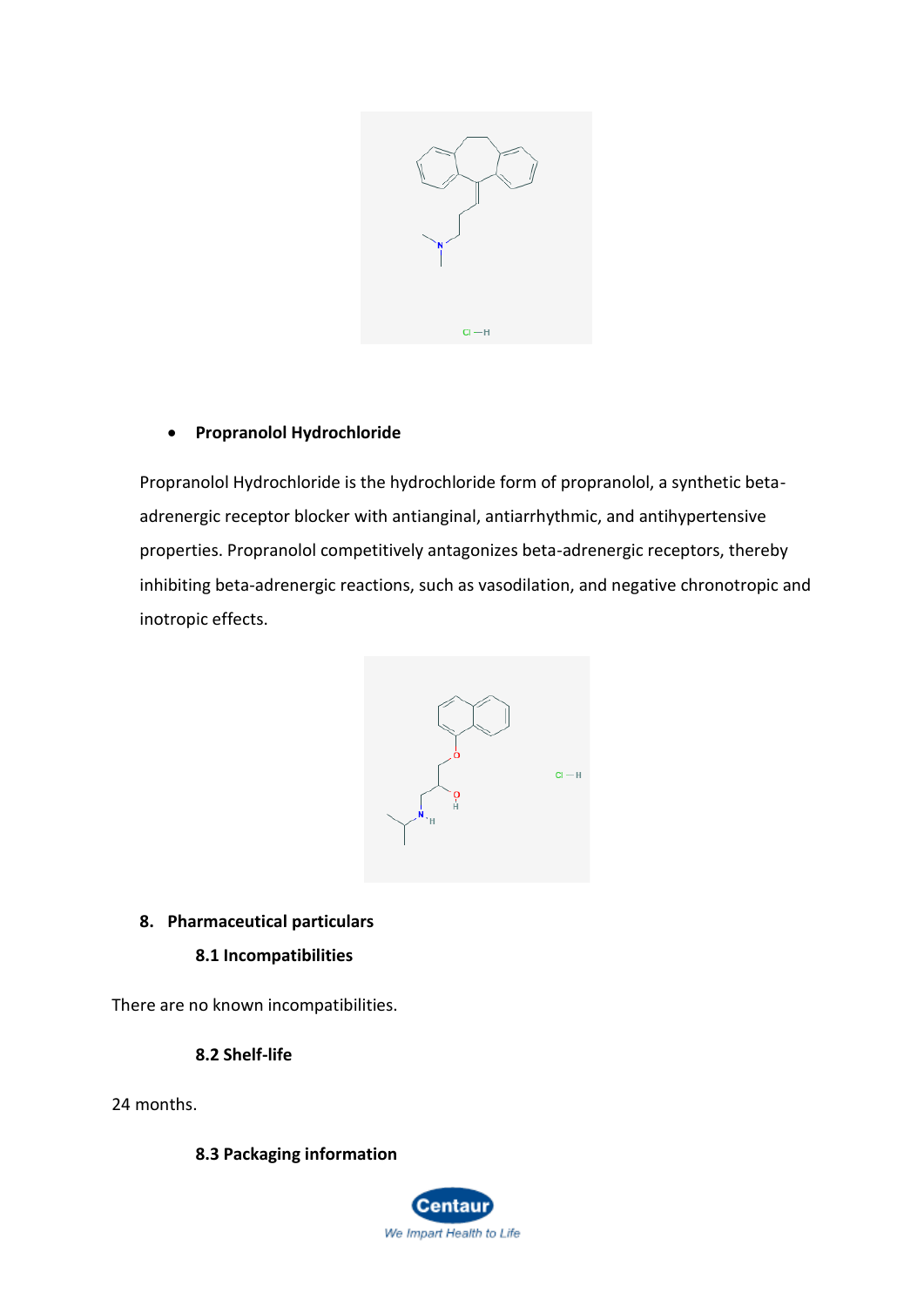Triptolol tablets are available blister strips of 10 tablets.

# **8.4 Storage and handling instructions**

Store protected from moisture and at temperature not exceeding 30°C.

# **9. Patient Counselling Information**

# **9.1 Adverse Reactions**

Refer part 4.8

**9.2 Drug Interactions**

Refer part 4.5

**9.3 Dosage**

Refer part 4.2

**9.4 Storage**

# Refer part 8.4

**9.5 Risk Factors**

Refer part 4.4

**9.6 Self-monitoring information**

NA

# **9.7 Information on when to contact a health care provider or seek emergency help**

Patients are advised to be alert for the emergence or worsening of the adverse reactions and contact the prescribing physician.

# **9.8 Contraindications**

Refer part 4.3